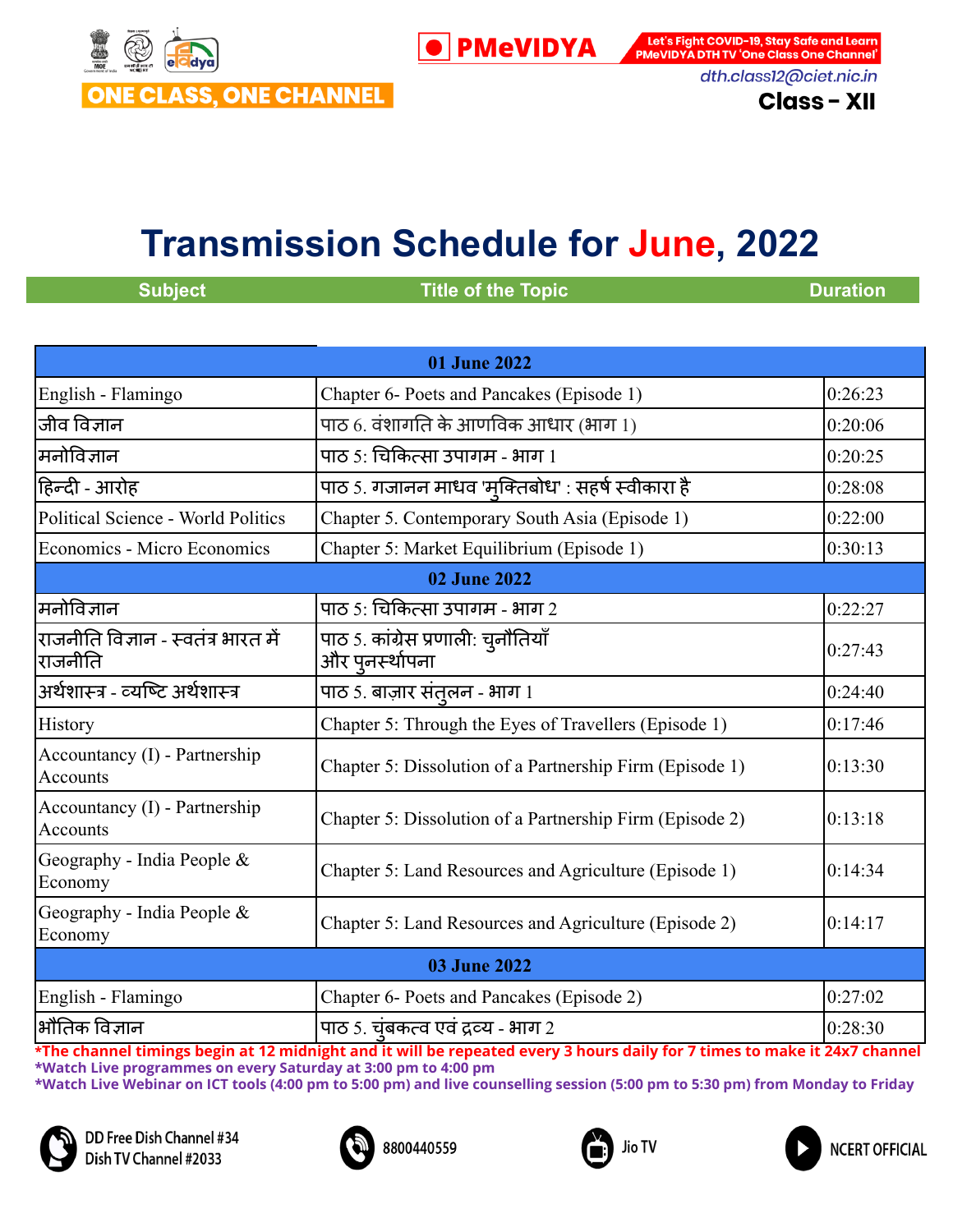

Let's Fight COVID-19, Stay Safe and Learn **PMeVIDYA DTH TV 'One Class One Channel'** dth.class12@ciet.nic.in

**Class - XII** 

### **Transmission Schedule for June, 2022**

| <b>Subject</b>                              | <b>Title of the Topic</b>                                                             | <b>Duration</b> |
|---------------------------------------------|---------------------------------------------------------------------------------------|-----------------|
| गणित                                        | पाठ 6. अवकलज के अनूप्रयोग (भाग 2)                                                     | 0:28:44         |
| हिन्दी - अभिव्यक्ति और माध्यम               | पाठ 5. अभिव्यक्ति और माध्यम- समाचारपत्रों के लिए विशेष लेखन<br>(भाग 2)                | 0:22:14         |
| <b>Business Studies</b>                     | Chapter 5: Organising (Episode 1)                                                     | 0:11:37         |
| Psychology                                  | Chapter 5: Therapeutic Approaches (Episode 1)                                         | 0:18:11         |
| Psychology                                  | Chapter 5: Therapeutic Approaches (Episode 2)                                         | 0:16:07         |
|                                             | <b>04 June 2022</b>                                                                   |                 |
| इतिहास                                      |                                                                                       | 0:22:02         |
| मनोविज्ञान                                  | पाठ 5: चिकित्सा उपागम - भाग 3                                                         | 0:22:28         |
| गणित                                        | पाठ 6. अवकलज के अनूप्रयोग (भाग 2)                                                     | 0:28:44         |
| Sociology - Indian Society                  | Chapter 5. Indian Society: Patterns of Social Inequality and<br>Exclusion (Episode 1) | 0:19:31         |
| Sociology - Indian Society                  | Chapter 5. Indian Society: Patterns of Social Inequality and<br>Exclusion (Episode 2) | 0:20:05         |
| Physics                                     | Chapter 5: Magnetism and Matter (Episode 1)                                           | 0:16:16         |
| Biology                                     | Chapter 5. Genetics and Evolution (Episode 1)                                         | 0:14:23         |
| <b>05 June 2022</b>                         |                                                                                       |                 |
| समाजशास्त्र - सामाजिक परिवर्तन एवं<br>विकास | पाठ 5. औदयोगिक समाज में परिवर्तन और विकास                                             | 0:19:20         |
| भौतिक विज्ञान                               | पाठ 6. वैधृतचूंबकीय प्रेरण (भाग 1)                                                    | 0:17:15         |
| जीव विज्ञान                                 | पाठ 6. वंशागति के आणविक आधार (भाग 1)                                                  | 0:20:06         |
| Chemistry                                   | Chapter 5: Surface Chemistry (Episode 1)                                              | 0:32:07         |
| Chemistry                                   | Chapter 5: Surface Chemistry (Episode 2)                                              | 0:25:46         |
| History                                     | Chapter 5: Through the Eyes of Travellers (Episode 2)                                 | 0:19:18         |

\*The channel timings begin at 12 midnight and it will be repeated every 3 hours daily for 7 times to make it 24x7 channel **\*Watch Live programmes on every Saturday at 3:00 pm to 4:00 pm \*Watch Live Webinar on ICT tools (4:00 pm to 5:00 pm) and live counselling session (5:00 pm to 5:30 pm) from Monday to Friday**





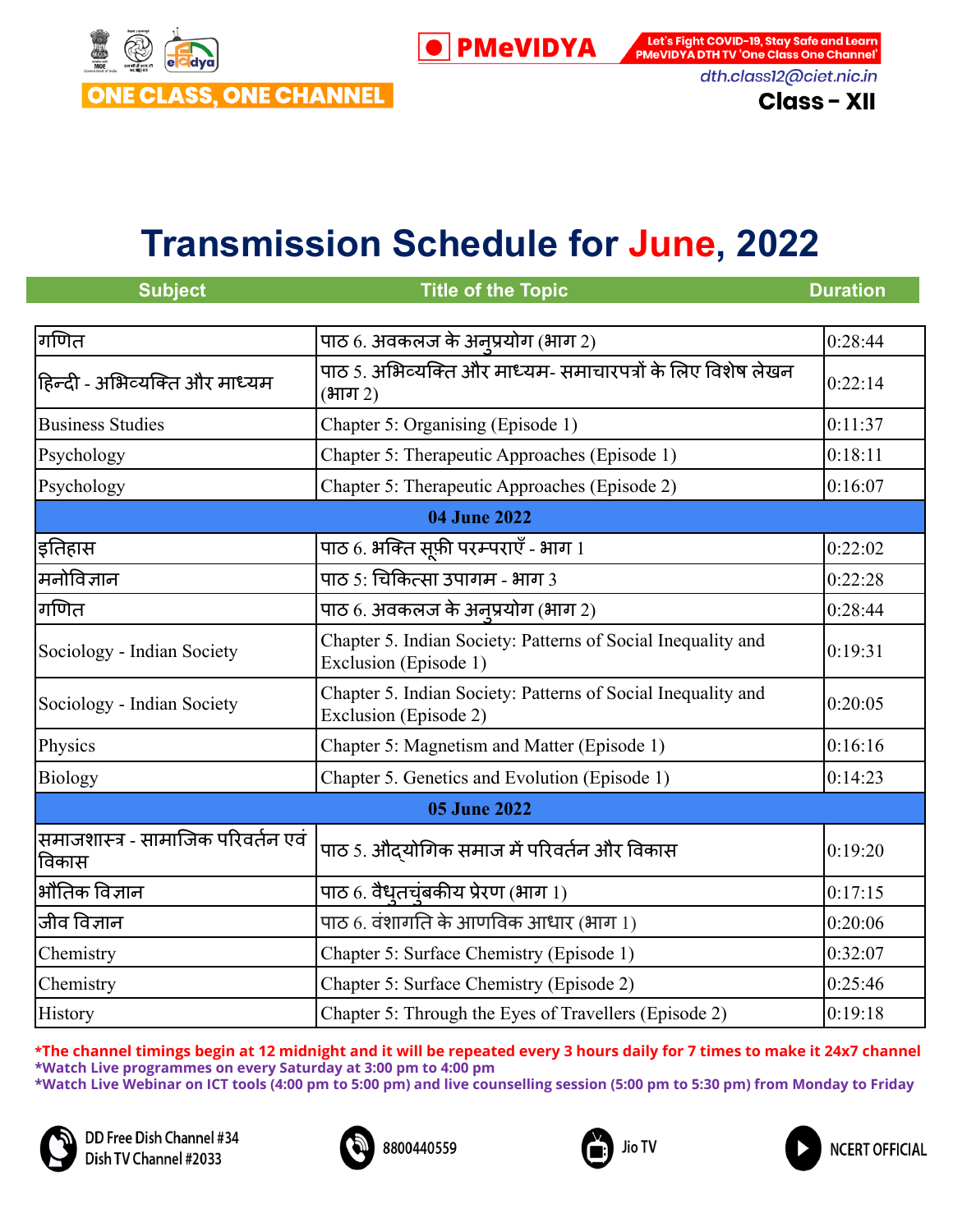

Let's Fight COVID-19, Stay Safe and Learn **PMeVIDYA DTH TV 'One Class One Channel'** dth.class12@ciet.nic.in

**Class - XII** 

## **Transmission Schedule for June, 2022**

| <b>Subject</b>                     | <b>Title of the Topic</b>                               | <b>Duration</b> |
|------------------------------------|---------------------------------------------------------|-----------------|
| Mathematics                        | Chapter 5: Continuity and differentiability (Episode 1) | 0:15:06         |
|                                    | <b>06 June 2022</b>                                     |                 |
| English - Vistas                   | Chapter 6. Vistas: On the Fact of It (Episode 1)        | 0:21:40         |
| इतिहास                             | पाठ 6. भक्ति सूफ़ी परम्पराएँ - भाग 2                    | 0:25:20         |
| लेखाशास्त्र - वित्तीय विवरण        | पाठ 5. लेखांकन अनुपात - भाग 1                           | 0:27:06         |
| हिन्दी - अंतरा                     | पाठ 6: कवि रघ्वीर सहाय और उनकी कविताएँ                  | 0:14:26         |
| <b>Biology</b>                     | Chapter 5. Genetics and Evolution (Episode 2)           | 0:15:29         |
| Chemistry                          | Chapter 5: Surface Chemistry (Episode 3)                | 0:27:50         |
| 07 June 2022                       |                                                         |                 |
| भूगोल - भारत लोग और अर्थव्यवस्था   | पाठ 5: भूसंसाधन तथा कृषि - भाग 1                        | 0:21:08         |
| व्यवसाय अध्ययन                     | पाठ ५. संगठन - भाग १                                    | 0:25:58         |
| Sanskrit - Bhaswati                | पाठ 6. सूक्ति-सौरभम् - भाग 1                            | 0:28:05         |
| Mathematics                        | Chapter 5: Continuity and differentiability (Episode 2) | 0:13:50         |
| Physics                            | Chapter 5: Magnetism and Matter (Episode 2)             | 0:13:00         |
| Urdu                               | Chapter 4: Lamhe                                        | 0:29:45         |
|                                    | <b>08 June 2022</b>                                     |                 |
| English - Vistas                   | Chapter 6. Vistas: On the Fact of It (Episode 2)        | 0:25:21         |
| जीव विज्ञान                        | पाठ 6. वंशागति के आणविक आधार (भाग 1)                    | 0:20:06         |
| मनोविज्ञान                         | पाठ 6: अभिवृत्ति एवं सामाजिक संज्ञान - भाग 1            | 0:21:34         |
| हिन्दी - आरोह                      | पाठ 6. शमशेर बहादुर सिंह : उषा                          | 0:23:52         |
| Political Science - World Politics | Chapter 5. Contemporary South Asia (Episode 1)          | 0:22:00         |
| Economics - Micro Economics        | Chapter 5: Market Equilibrium (Episode 2)               | 0:23:08         |

\*The channel timings begin at 12 midnight and it will be repeated every 3 hours daily for 7 times to make it 24x7 channel **\*Watch Live programmes on every Saturday at 3:00 pm to 4:00 pm \*Watch Live Webinar on ICT tools (4:00 pm to 5:00 pm) and live counselling session (5:00 pm to 5:30 pm) from Monday to Friday**



DD Free Dish Channel #34 Dish TV Channel #2033





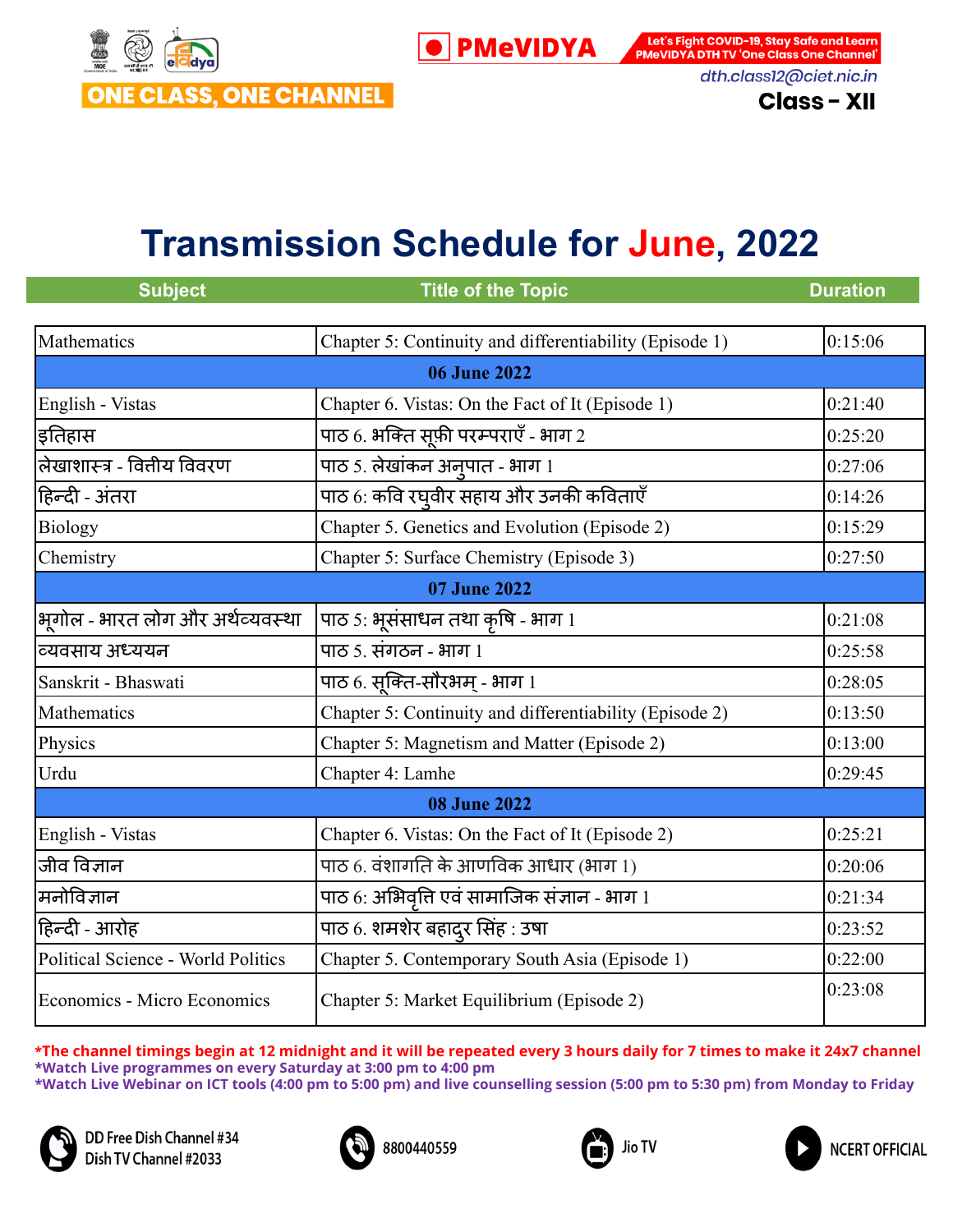

Let's Fight COVID-19, Stay Safe and Learn **PMeVIDYA** 

**PMeVIDYA DTH TV 'One Class One Channel'** dth.class12@ciet.nic.in

**Class - XII** 

# **Transmission Schedule for June, 2022**

| <b>Subject</b>                                    | <b>Title of the Topic</b>                                | <b>Duration</b> |
|---------------------------------------------------|----------------------------------------------------------|-----------------|
|                                                   |                                                          |                 |
|                                                   | <b>09 June 2022</b>                                      |                 |
| मनोविज्ञान                                        | पाठ 5: चिकित्सा उपागम - भाग 1                            | 0:20:25         |
| राजनीति विज्ञान - स्वतंत्र भारत में<br>राजनीति    | पाठ 6. लोकतांत्रिक व्यवस्था का संकट - भाग 1              | 0:19:04         |
| राजनीति विज्ञान - विश्व राजनीति                   | पाठ 5. समकालीन दक्षिण एशिया - भाग 1                      | 0:13:08         |
| अर्थशास्त्र - व्यष्टि अर्थशास्त्र                 | पाठ 6. प्रतिस्पर्धारहित बाज़ार - भाग 1                   | 0:25:14         |
| History                                           | Chapter 5: Through the Eyes of Travellers (Episode 3)    | 0:18:59         |
| Accountancy (I) - Partnership<br><b>Accounts</b>  | Chapter 5: Dissolution of a Partnership Firm (Episode 3) | 0:11:28         |
| Accountancy (II) - Financial<br><b>Statements</b> | Chapter 6- Cash Flow Statement (Episode 1)               | 0:24:46         |
| Geography - India People $&$<br>Economy           | Chapter 5: Land Resources and Agriculture (Episode 3)    | 0:14:34         |
|                                                   | <b>10 June 2022</b>                                      |                 |
| English - Flamingo                                | Chapter 6- Poets and Pancakes (Episode 1)                | 0:26:23         |
| गणित                                              | पाठ 6. अवकलज के अनुप्रयोग (भाग 2)                        | 0:28:44         |
| भौतिक विज्ञान                                     | पाठ 5. चूंबकत्व एवं द्रव्य - भाग 2                       | 0:28:30         |
| हिन्दी - आरोह                                     | पाठ 5. गजानन माधव 'मुक्तिबोध' : सहर्ष स्वीकारा है        | 0:28:08         |
| <b>Business Studies</b>                           | Chapter 5: Organising (Episode 2)                        | 0:15:59         |
| Psychology                                        | Chapter 5: Therapeutic Approaches (Episode 3)            | 0:12:40         |
| <b>11 June 2022</b>                               |                                                          |                 |
| इतिहास                                            | पाठ 6. भक्ति सूफ़ी परम्पराएँ - भाग 3                     | 0:32:54         |
| मनोविज्ञान                                        | पाठ 5: चिकित्सा उपागम - भाग 2                            | 0:22:27         |
| गणित                                              | पाठ 6. अवकलज के अनुप्रयोग (भाग 2)                        | 0:28:44         |







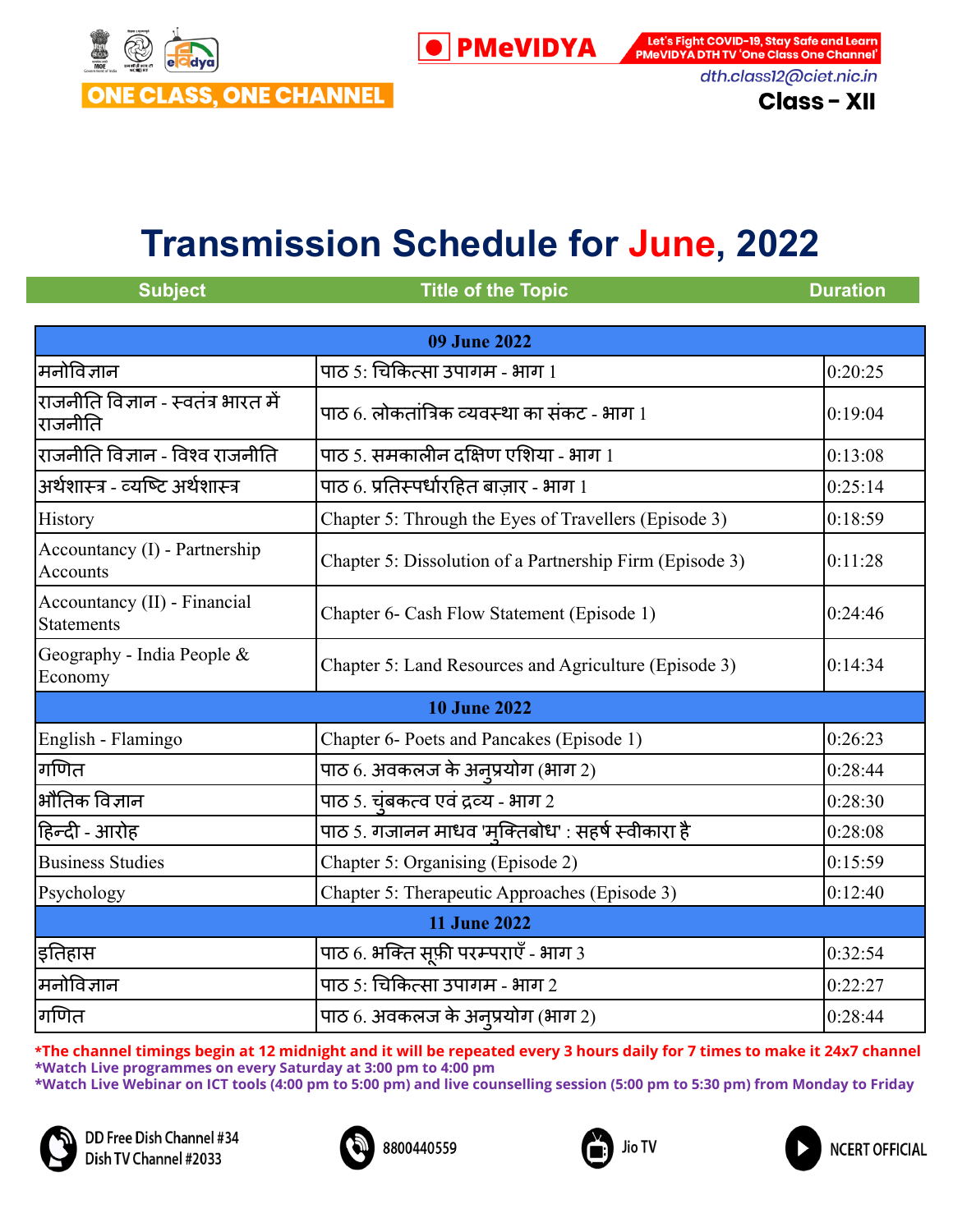

Let's Fight COVID-19, Stay Safe and Learn **PMeVIDYA DTH TV 'One Class One Channel'** dth.class12@ciet.nic.in

**Class - XII** 

#### **Transmission Schedule for June, 2022**

| <b>Subject</b>                              | <b>Title of the Topic</b>                                                             | <b>Duration</b> |
|---------------------------------------------|---------------------------------------------------------------------------------------|-----------------|
| Sociology - Indian Society                  | Chapter 5. Indian Society: Patterns of Social Inequality and<br>Exclusion (Episode 3) | 0:17:35         |
| Sociology - Indian Society                  | Chapter 6- The challenges of cultural diversity (Episode 1)                           | 0:21:17         |
| Physics                                     | Chapter 5: Magnetism and Matter (Episode 3)                                           | 0:17:34         |
| <b>Biology</b>                              | Chapter 5. Genetics and Evolution (Episode 3)                                         | 0:21:37         |
|                                             | <b>12 June 2022</b>                                                                   |                 |
| समाजशास्त्र - सामाजिक परिवर्तन एवं<br>विकास | पाठ 6. भूमंडलीकरण और सामाजिक परिवर्तन                                                 | 0:21:48         |
| भौतिक विज्ञान                               | पाठ 6. वैधृतचूंबकीय प्रेरण (भाग 1)                                                    | 0:17:15         |
| जीव विज्ञान                                 | पाठ 6. वंशागति के आणविक आधार (भाग 1)                                                  | 0:20:06         |
| Chemistry                                   | Chapter 5: Surface Chemistry (Episode 4)                                              | 0:28:39         |
| History                                     | Chapter 5: Through the Eyes of Travellers (Episode 4)                                 | 0:17:50         |
| History                                     | Chapter 6: Bhakti and Sufi Traditions (Episode 1)                                     | 0:14:51         |
| Mathematics                                 | Chapter 5: Continuity and differentiability (Episode 3)                               | 0:16:30         |
|                                             | <b>13 June 2022</b>                                                                   |                 |
| English - Flamingo                          | Chapter 6- Poets and Pancakes (Episode 2)                                             | 0:27:02         |
| इतिहास                                      | पाठ 6. भक्ति सूफ़ी परम्पराएँ - भाग 4                                                  | 0:21:20         |
| लेखाशास्त्र - वितीय विवरण                   | पाठ 5. लेखांकन अनुपात (भाग 2)                                                         | 0:20:18         |
| हिन्दी - अभिव्यक्ति और माध्यम               | पाठ 5. अभिव्यक्ति और माध्यम- समाचारपत्रों के लिए विशेष लेखन<br>(भाग 2)                | 0:22:14         |
| <b>Biology</b>                              | Chapter 5. Genetics and Evolution (Episode 4)                                         | 0:21:45         |
| <b>Biology</b>                              | Chapter 6. Genetics and Evolution: Structure of DNA (Episode 1)                       | 0:18:41         |
| Chemistry                                   | Chapter 6: General Principles and Processes of Isolation of<br>Elements (Episode 1)   | 0:25:28         |

\*The channel timings begin at 12 midnight and it will be repeated every 3 hours daily for 7 times to make it 24x7 channel **\*Watch Live programmes on every Saturday at 3:00 pm to 4:00 pm \*Watch Live Webinar on ICT tools (4:00 pm to 5:00 pm) and live counselling session (5:00 pm to 5:30 pm) from Monday to Friday**







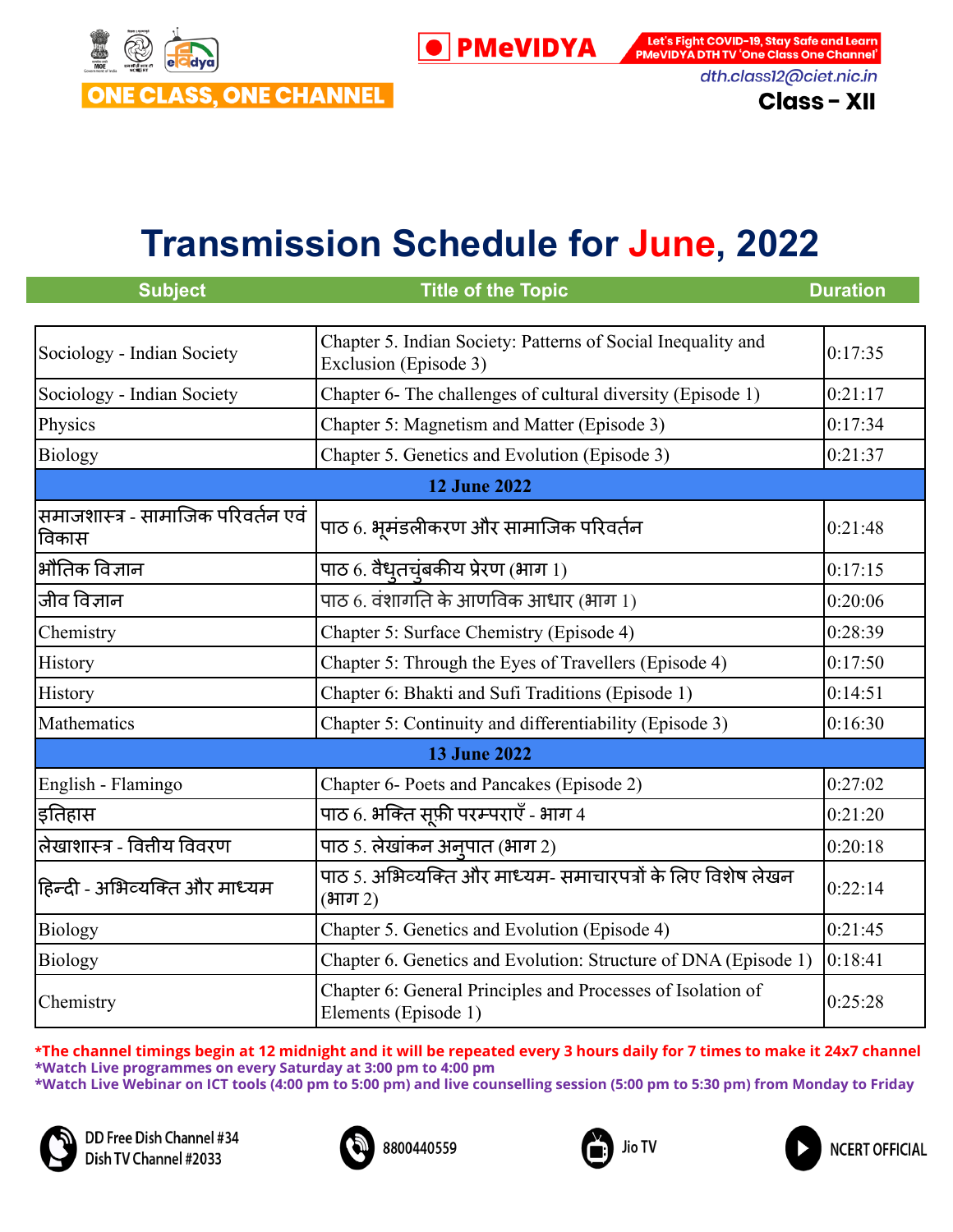

Let's Fight COVID-19, Stay Safe and Learn PMeVIDYA DTH TV 'One Class One Channel' dth.class12@ciet.nic.in

**Class - XII** 

## **Transmission Schedule for June, 2022**

| <b>Subject</b>                            | <b>Title of the Topic</b>                               | <b>Duration</b> |
|-------------------------------------------|---------------------------------------------------------|-----------------|
|                                           |                                                         |                 |
|                                           | <b>14 June 2022</b>                                     |                 |
| Urdu                                      | Chapter 3: Umraojaan                                    | 0:18:50         |
| भूगोल - भारत लोग और अर्थव्यवस्था          | पाठ 5: भूसंसाधन तथा कृषि - भाग 2                        | 0:17:32         |
| व्यवसाय अध्ययन                            | पाठ ५. संगठन - भाग २                                    | 0:29:19         |
| Mathematics                               | Chapter 5: Continuity and differentiability (Episode 4) | 0:14:36         |
| Physics                                   | Chapter 5: Magnetism and Matter (Episode 4)             | 0:13:57         |
| Physics                                   | Chapter 6: Electromagnetic Induction (Episode 1)        | 0:14:59         |
| Sanskrit - Bhaswati                       | पाठ 6. सूक्ति-सौरभम् - भाग 2                            | 0:26:10         |
|                                           | <b>15 June 2022</b>                                     |                 |
| English - Vistas                          | Chapter 6. Vistas: On the Fact of It (Episode 1)        | 0:21:40         |
| जीव विज्ञान                               | पाठ 6. वंशागति के आणविक आधार (भाग 1)                    | 0:20:06         |
| मनोविज्ञान                                | पाठ 5: चिकित्सा उपागम - भाग 3                           | 0:22:28         |
| हिन्दी - अंतरा                            | पाठ 6: कवि रघ्वीर सहाय और उनकी कविताएँ                  | 0:14:26         |
| <b>Political Science - World Politics</b> | Chapter 5. Contemporary South Asia (Episode 1)          | 0:22:00         |
| Political Science - World Politics        | Chapter 5. Contemporary South Asia (Episode 1)          | 0:22:00         |
| Economics - Micro Economics               | Chapter 6. Non-competitive Markets (Episode 2)          | 0:08:34         |
|                                           | <b>16 June 2022</b>                                     |                 |
| मनोविज्ञान                                | पाठ 6: अभिवृत्ति एवं सामाजिक संज्ञान - भाग 1            | 0:21:34         |
| राजनीति विज्ञान - विश्व राजनीति           | पाठ 6. अन्तर्राष्ट्रीय संगठन - भाग 1                    | 0:32:30         |
| अर्थशास्त्र - समष्टि अर्थशास्त्र          | पाठ 6. खुली अर्थव्यवस्था - भाग 1                        | 0:18:06         |
| Geography - India People &<br>Economy     | Chapter 5: Land Resources and Agriculture (Episode 4)   | 0:15:08         |
| <b>History</b>                            | Chapter 6: Bhakti and Sufi Traditions (Episode 2)       | 0:15:45         |







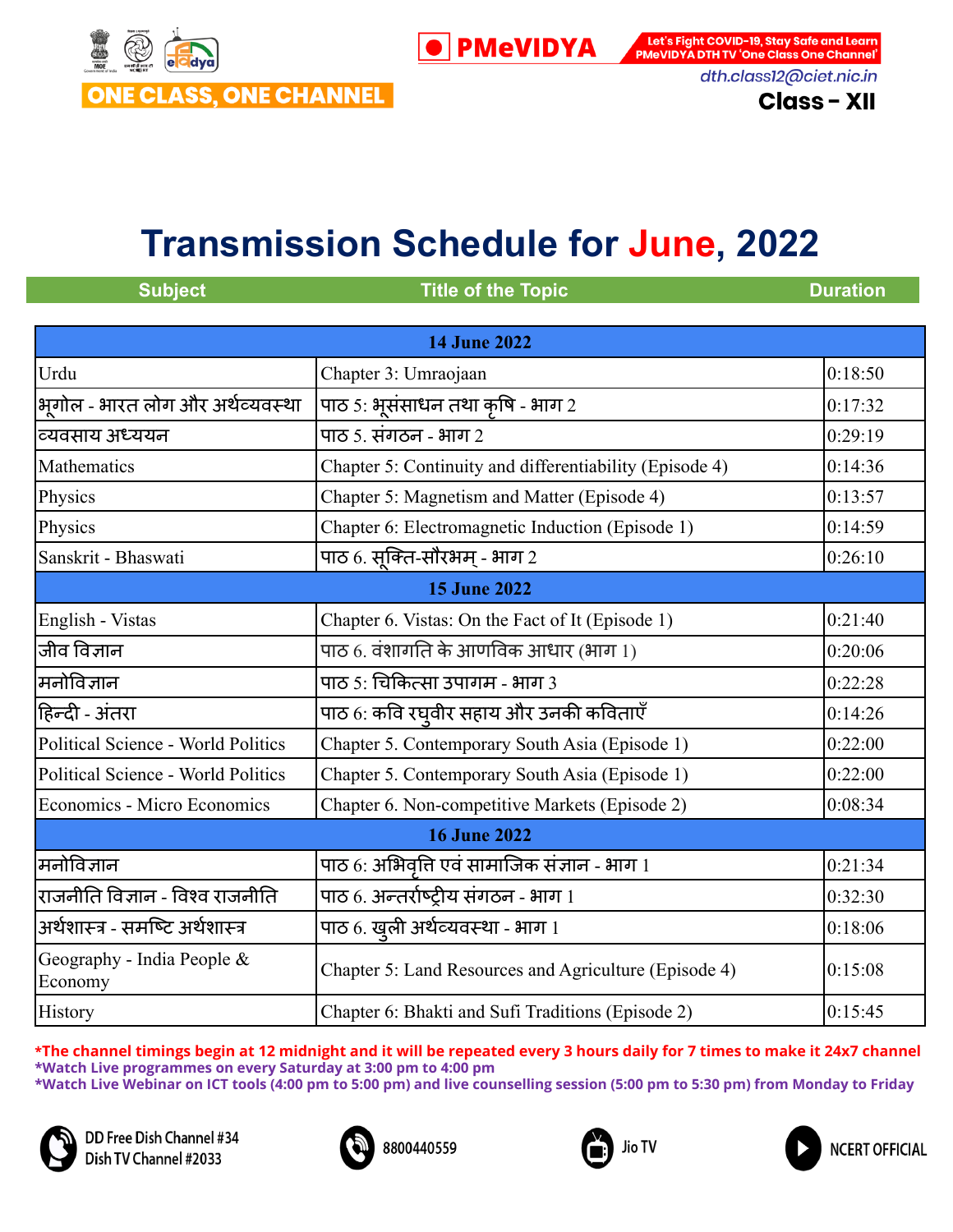

Let's Fight COVID-19, Stay Safe and Learn **PMeVIDYA DTH TV 'One Class One Channel'** dth.class12@ciet.nic.in

**Class - XII** 

# **Transmission Schedule for June, 2022**

| <b>Subject</b>                                    | <b>Title of the Topic</b>                                                  | <b>Duration</b> |
|---------------------------------------------------|----------------------------------------------------------------------------|-----------------|
| Accountancy (II) - Financial<br><b>Statements</b> | Chapter 6- Cash Flow Statement (Episode 3)                                 | 0:21:20         |
| Geography - India People &<br>Economy             | Chapter 6: Water Resources (Episode 1)                                     | 0:14:56         |
|                                                   | <b>17 June 2022</b>                                                        |                 |
| English - Vistas                                  | Chapter 6. Vistas: On the Fact of It (Episode 2)                           | 0:25:21         |
| गणित                                              | पाठ 6. अवकलज के अनुप्रयोग (भाग 2)                                          | 0:28:44         |
| भौतिक विज्ञान                                     | पाठ 5. चूंबकत्व एवं द्रव्य - भाग 2                                         | 0:28:30         |
| हिन्दी - आरोह                                     | पाठ 6. शमशेर बहादुर सिंह : उषा                                             | 0:23:52         |
| <b>Business Studies</b>                           | Chapter 5: Organising (Episode 3)                                          | 0:14:47         |
| Psychology                                        | Chapter 5: Therapeutic Approaches (Episode 4)                              | 0:18:10         |
|                                                   | <b>18 June 2022</b>                                                        |                 |
| इतिहास                                            | पाठ 6. भक्ति सूफ़ी परम्पराएँ - भाग 1                                       | 0:22:02         |
| मनोविज्ञान                                        | पाठ 5: चिकित्सा उपागम - भाग 1                                              | 0:20:25         |
| गणित                                              | पाठ 6. अवकलज के अनुप्रयोग (भाग 2)                                          | 0:28:44         |
| Sociology - Social Change &<br>Development        | Chapter 5: Nature of Industrial Society (Episode 1)                        | 0:13:29         |
| Physics                                           | Chapter 6: Electromagnetic Induction (Episode 2)                           | 0:22:25         |
| Physics                                           | Chapter 6: Electromagnetic Induction (Episode 3)                           | 0:27:04         |
| Biology                                           | Chapter 6: Molecular Basis of Inheritance: Genetic Material<br>(Episode 2) | 0:14:56         |
| <b>19 June 2022</b>                               |                                                                            |                 |
| समाजशास्त्र - सामाजिक परिवर्तन एवं<br>विकास       | पाठ 5. औद्योगिक समाज में परिवर्तन और विकास                                 | 0:19:20         |

\*The channel timings begin at 12 midnight and it will be repeated every 3 hours daily for 7 times to make it 24x7 channel **\*Watch Live programmes on every Saturday at 3:00 pm to 4:00 pm \*Watch Live Webinar on ICT tools (4:00 pm to 5:00 pm) and live counselling session (5:00 pm to 5:30 pm) from Monday to Friday**



DD Free Dish Channel #34 Dish TV Channel #2033





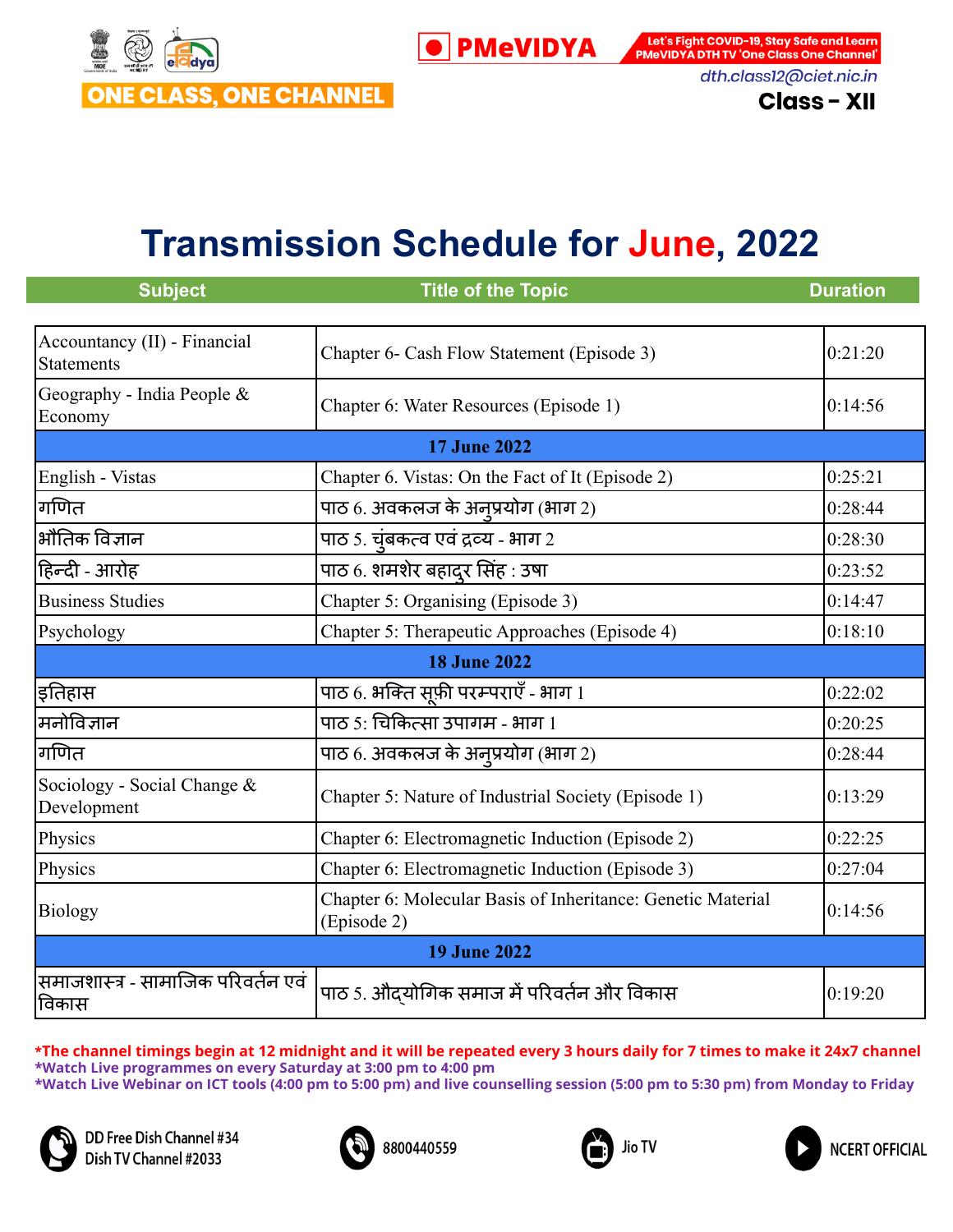

Let's Fight COVID-19, Stay Safe and Learn **PMeVIDYA DTH TV 'One Class One Channel'** dth.class12@ciet.nic.in

**Class - XII** 

## **Transmission Schedule for June, 2022**

| <b>Subject</b>                   | <b>Title of the Topic</b>                                                           | <b>Duration</b> |
|----------------------------------|-------------------------------------------------------------------------------------|-----------------|
|                                  |                                                                                     |                 |
| भौतिक विज्ञान                    | पाठ 6. वैधृतचूंबकीय प्रेरण (भाग 1)                                                  | 0:17:15         |
| जीव विज्ञान                      | पाठ 6. वंशागति के आणविक आधार (भाग 1)                                                | 0:20:06         |
| Chemistry                        | Chapter 6: General Principles and Processes of Isolation of<br>Elements (Episode 2) | 0:31:33         |
| History                          | Chapter 6: Bhakti and Sufi Traditions (Episode 3)                                   | 0:17:25         |
| Mathematics                      | Chapter 5: Continuity and differentiability (Episode 5)                             | 0:15:10         |
| Mathematics                      | Chapter 5: Continuity and differentiability (Episode 6)                             | 0:16:20         |
|                                  | <b>20 June 2022</b>                                                                 |                 |
| English - Flamingo               | Chapter 6- Poets and Pancakes (Episode 1)                                           | 0:26:23         |
| इतिहास                           | पाठ 6. भक्ति सूफ़ी परम्पराएँ - भाग 2                                                | 0:25:20         |
| लेखाशास्त्र - वितीय विवरण        | पाठ 5. लेखांकन अनुपात (भाग 3)                                                       | 0:25:06         |
| हिन्दी - आरोह                    | पाठ 5. गजानन माधव 'मुक्तिबोध' : सहर्ष स्वीकारा है                                   | 0:28:08         |
| <b>Biology</b>                   | Chapter 6: Molecular Basis of Inheritance: RNA (Episode 3)                          | 0:13:59         |
| Chemistry                        | Chapter 6: General Principles and Processes of Isolation of<br>Elements (Episode 3) | 0:16:20         |
|                                  | <b>21 June 2022</b>                                                                 |                 |
| Urdu                             | Chapter 4: Lamhe                                                                    | 0:29:45         |
| भूगोल - भारत लोग और अर्थव्यवस्था | पाठ $6:$ जल-संसाधन - भाग 1                                                          | 0:24:25         |
| व्यवसाय अध्ययन                   | पाठ 6. नियुक्तिकरण - भाग 1                                                          | 0:21:37         |
| Sanskrit - Bhaswati              | पाठ 6. सूक्ति-सौरभम् - भाग 1                                                        | 0:28:05         |
| Mathematics                      | Chapter 6: Application of Derivatives (Episode 1)                                   | 0:14:21         |
| Mathematics                      | Chapter 6: Application of Derivatives (Episode 2)                                   | 0:14:41         |
| Physics                          | Chapter 5: Magnetism and Matter (Episode 1)                                         | 0:16:16         |

\*The channel timings begin at 12 midnight and it will be repeated every 3 hours daily for 7 times to make it 24x7 channel **\*Watch Live programmes on every Saturday at 3:00 pm to 4:00 pm \*Watch Live Webinar on ICT tools (4:00 pm to 5:00 pm) and live counselling session (5:00 pm to 5:30 pm) from Monday to Friday**







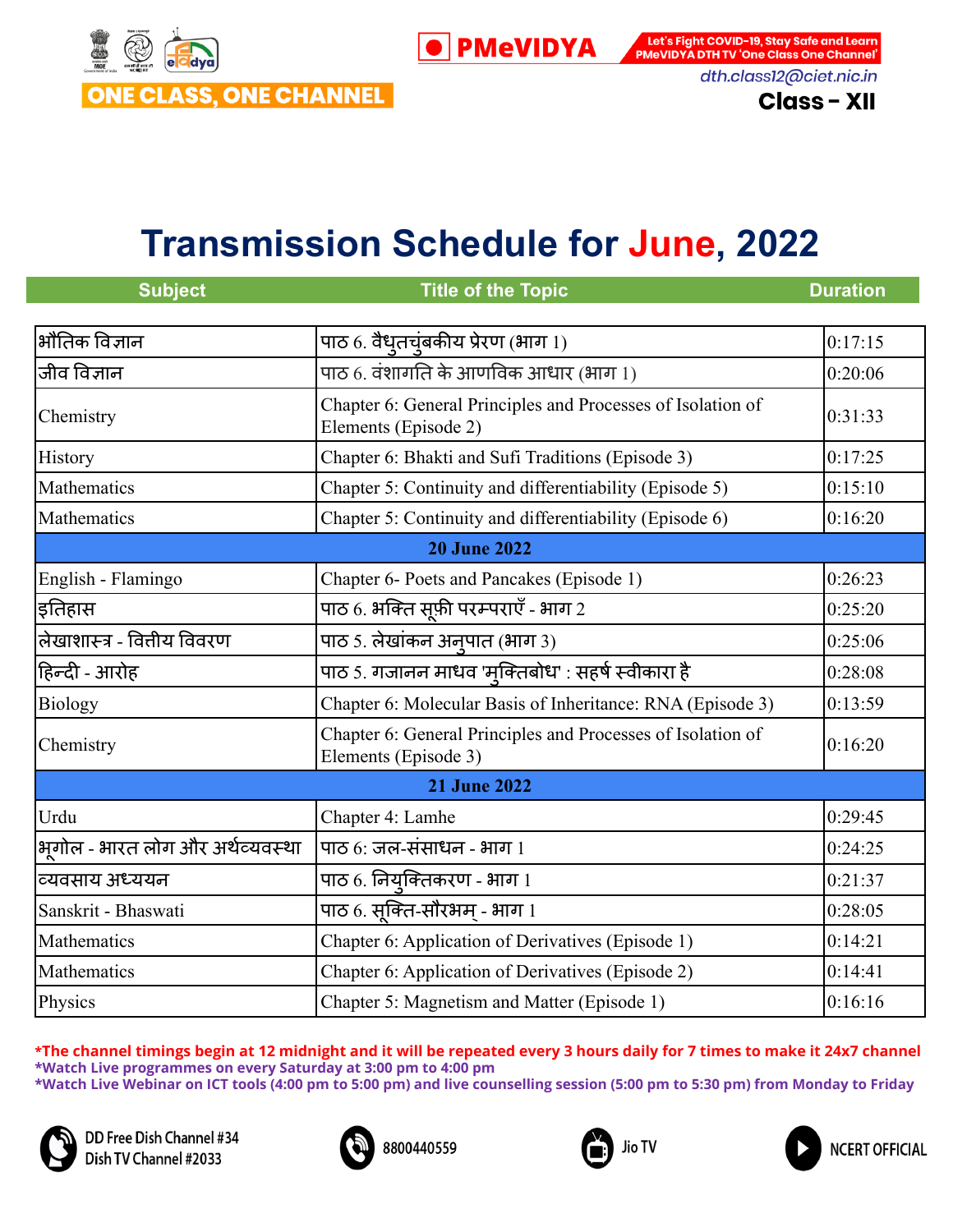

Let's Fight COVID-19, Stay Safe and Learn PMeVIDYA DTH TV 'One Class One Channel' dth.class12@ciet.nic.in

**Class - XII** 

# **Transmission Schedule for June, 2022**

| <b>Subject</b>                                    | <b>Title of the Topic</b>                                              | <b>Duration</b> |
|---------------------------------------------------|------------------------------------------------------------------------|-----------------|
|                                                   |                                                                        |                 |
|                                                   | <b>22 June 2022</b>                                                    |                 |
| English - Flamingo                                | Chapter 6- Poets and Pancakes (Episode 2)                              | 0:27:02         |
| जीव विज्ञान                                       | पाठ 6. वंशागति के आणविक आधार (भाग 1)                                   | 0:20:06         |
| मनोविज्ञान                                        | पाठ 5: चिकित्सा उपागम - भाग 2                                          | 0:22:27         |
| हिन्दी - अभिव्यक्ति और माध्यम                     | पाठ 5. अभिव्यक्ति और माध्यम- समाचारपत्रों के लिए विशेष लेखन<br>(भाग 2) | 0:22:14         |
| Political Science - World Politics                | Chapter 5. Contemporary South Asia (Episode 1)                         | 0:22:00         |
| Economics - Micro Economics                       | Chapter 5: Market Equilibrium (Episode 1)                              | 0:30:13         |
|                                                   | <b>23 June 2022</b>                                                    |                 |
| मनोविज्ञान                                        | पाठ 5: चिकित्सा उपागम - भाग 3                                          | 0:22:28         |
| राजनीति विज्ञान - स्वतंत्र भारत में<br>राजनीति    | पाठ 5. कांग्रेस प्रणाली: चुनौतियाँ<br>और पुनर्स्थापना                  | 0:27:43         |
| अर्थशास्त्र - व्यष्टि अर्थशास्त्र                 | पाठ 5. बाज़ार संतुलन - भाग 1                                           | 0:24:40         |
| History                                           | Chapter 6: Bhakti and Sufi Traditions (Episode 4)                      | 0:14:43         |
| Accountancy (II) - Financial<br><b>Statements</b> | Chapter 6- Cash Flow Statement (Episode 4)                             | 0:18:24         |
| Geography - India People &<br>Economy             | Chapter 6: Water Resources (Episode 2)                                 | 0:14:51         |
| Geography - Human Geography                       | Chapter 5: Human Geography: Primary Activities (Episode 1)             | 0:15:12         |
| <b>24 June 2022</b>                               |                                                                        |                 |
| English - Vistas                                  | Chapter 6. Vistas: On the Fact of It (Episode 1)                       | 0:21:40         |
| गणित                                              | पाठ 6. अवकलज के अन्पप्रयोग (भाग 2)                                     | 0:28:44         |
| भौतिक विज्ञान                                     | पाठ 5. चूंबकत्व एवं द्रव्य - भाग 2                                     | 0:28:30         |
| हिन्दी - अंतरा                                    | पाठ 6: कवि रघ्वीर सहाय और उनकी कविताएँ                                 | 0:14:26         |







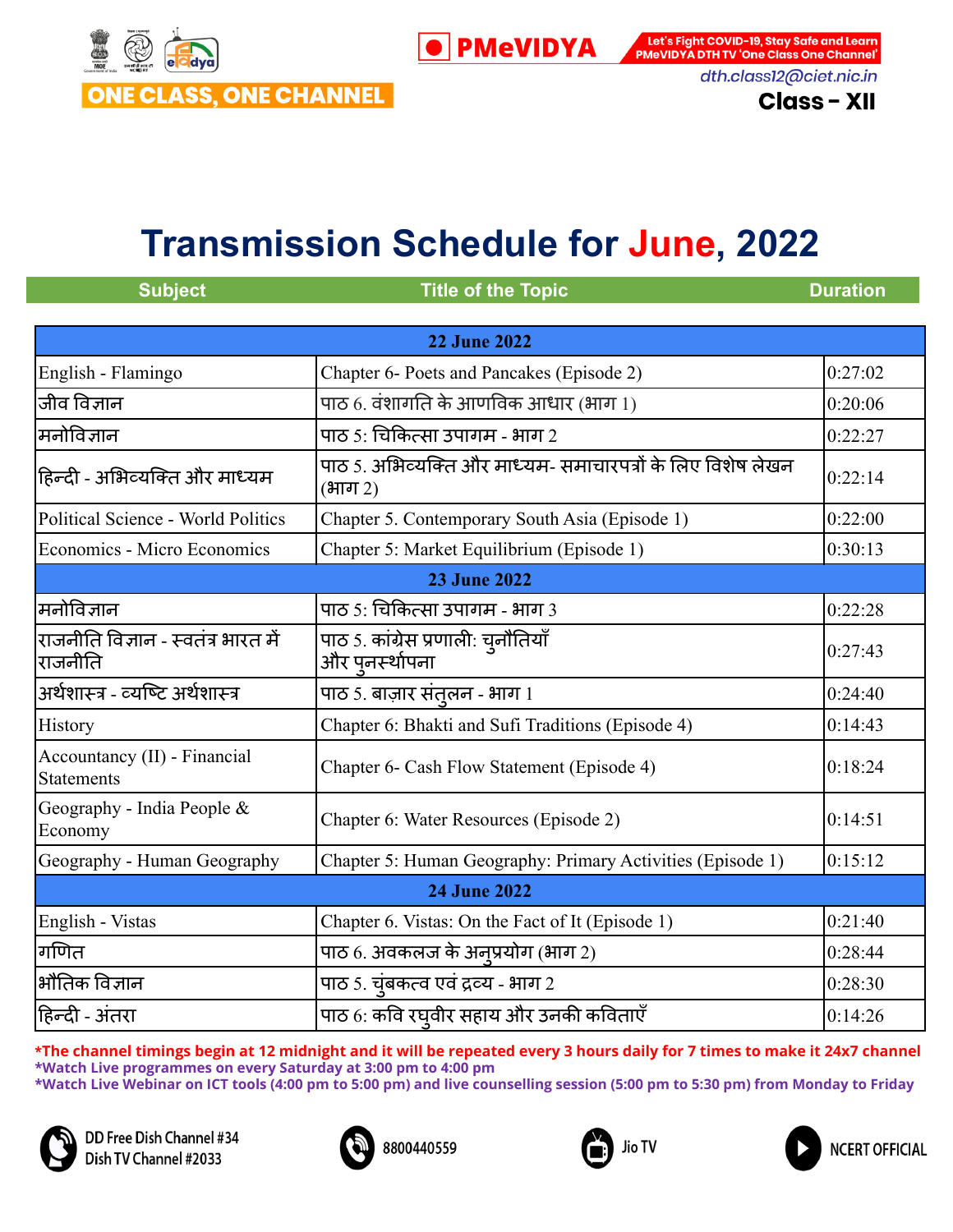

Let's Fight COVID-19, Stay Safe and Learn **PMeVIDYA DTH TV 'One Class One Channel'** dth.class12@ciet.nic.in

#### **Class - XII**

### **Transmission Schedule for June, 2022**

| <b>Subject</b>                              | <b>Title of the Topic</b>                                                          | <b>Duration</b> |
|---------------------------------------------|------------------------------------------------------------------------------------|-----------------|
| <b>Business Studies</b>                     | Chapter 5: Organising (Episode 4)                                                  | 0:11:46         |
| <b>Business Studies</b>                     | Chapter 5: Organising (Episode 5)                                                  | 0:10:07         |
| Psychology                                  | Chapter 5: Therapeutic Approaches (Episode 1)                                      | 0:18:11         |
|                                             | <b>25 June 2022</b>                                                                |                 |
| इतिहास                                      |                                                                                    | 0:32:54         |
| मिनोविज्ञान                                 | पाठ 6: अभिवृत्ति एवं सामाजिक संज्ञान - भाग 1                                       | 0:21:34         |
| गणित                                        | पाठ 6. अवकलज के अनुप्रयोग (भाग 2)                                                  | 0:28:44         |
| Sociology - Social Change &<br>Development  | Chapter 5: Industrialization in India (Episode 2)                                  | 0:15:09         |
| Sociology - Social Change &<br>Development  | Chapter 5: Change and Development in Industrial Society<br>(Episode 3)             | 0:14:28         |
| Physics                                     | Chapter 5: Magnetism and Matter (Episode 2)                                        | 0:13:00         |
| Sociology - Social Change &<br>Development  | Chapter 5: Change and Development in Industrial Society<br>(Episode 4)             | 0:15:30         |
| <b>Biology</b>                              | Chapter 6: Molecular Basis of Inheritance: Translation Types of<br>RNA (Episode 4) | 0:16:19         |
|                                             | <b>26 June 2022</b>                                                                |                 |
| समाजशास्त्र - सामाजिक परिवर्तन एवं<br>विकास | पाठ 6. भूमंडलीकरण और सामाजिक परिवर्तन                                              | 0:21:48         |
| भौतिक विज्ञान                               | पाठ 6. वैधृतचूंबकीय प्रेरण (भाग 1)                                                 | 0:17:15         |
| जीव विज्ञान                                 | पाठ 6. वंशागति के आणविक आधार (भाग 1)                                               | 0:20:06         |
| Chemistry                                   | Chapter 5: Surface Chemistry (Episode 1)                                           | 0:32:07         |
| History                                     | Chapter 5: Through the Eyes of Travellers (Episode 1)                              | 0:17:46         |
| Mathematics                                 | Chapter 6: Application of Derivatives (Episode 3)                                  | 0:16:32         |

\*The channel timings begin at 12 midnight and it will be repeated every 3 hours daily for 7 times to make it 24x7 channel **\*Watch Live programmes on every Saturday at 3:00 pm to 4:00 pm \*Watch Live Webinar on ICT tools (4:00 pm to 5:00 pm) and live counselling session (5:00 pm to 5:30 pm) from Monday to Friday**







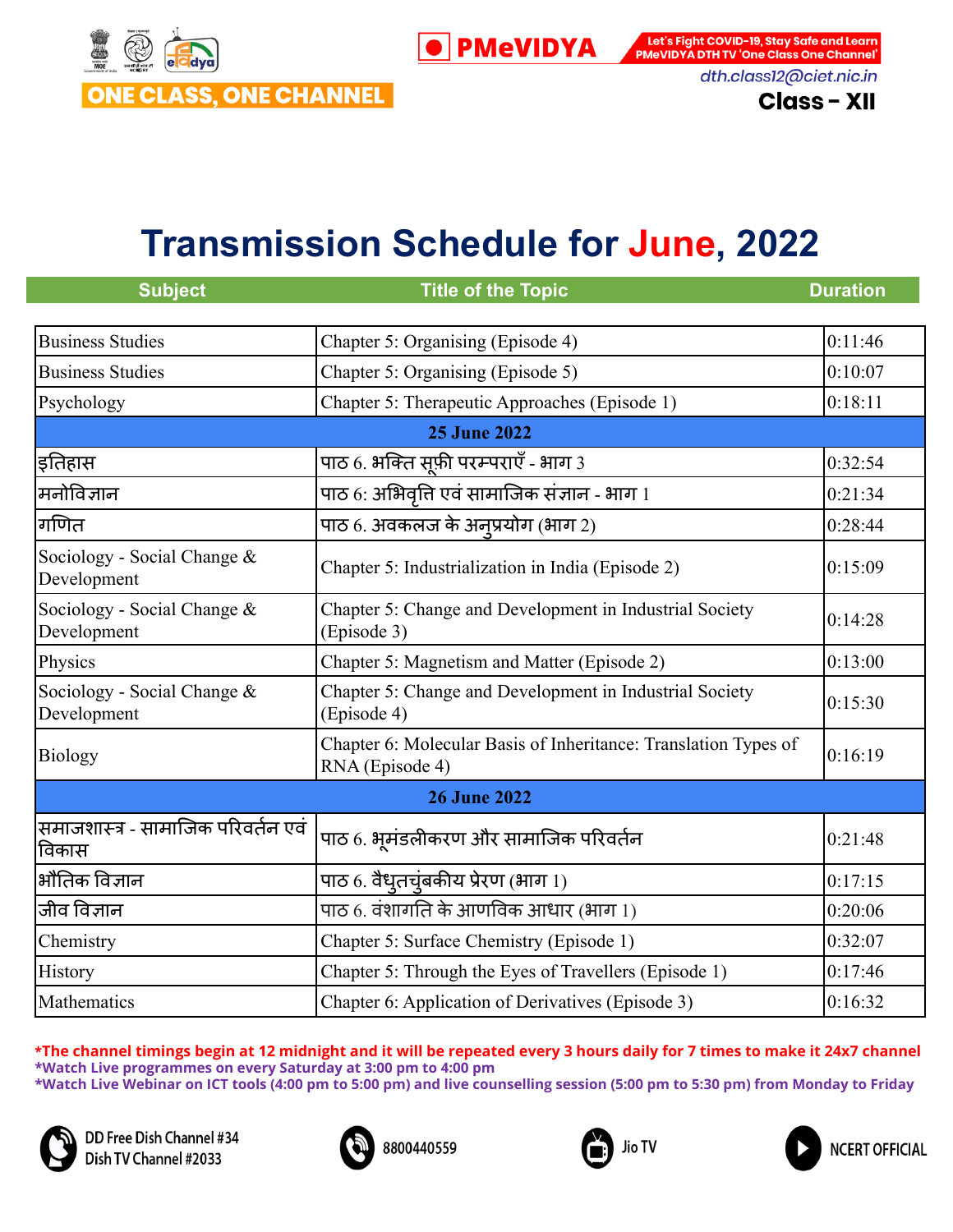

Let's Fight COVID-19, Stay Safe and Learn PMeVIDYA DTH TV 'One Class One Channel' dth.class12@ciet.nic.in

**Class - XII** 

# **Transmission Schedule for June, 2022**

| <b>Subject</b>              | <b>Title of the Topic</b>                                                                | <b>Duration</b> |
|-----------------------------|------------------------------------------------------------------------------------------|-----------------|
|                             |                                                                                          |                 |
|                             | <b>27 June 2022</b>                                                                      |                 |
| English - Vistas            | Chapter 6. Vistas: On the Fact of It (Episode 2)                                         | 0:25:21         |
| इतिहास                      | पाठ 6. भक्ति सूफ़ी परम्पराएँ - भाग 4                                                     | 0:21:20         |
| लेखाशास्त्र - वित्तीय विवरण | पाठ 5. लेखांकन अनुपात (भाग 4)                                                            | 0:28:15         |
| हिन्दी - आरोह               | पाठ 6. शमशेर बहादुर सिंह : उषा                                                           | 0:23:52         |
| Biology                     | Chapter 6: Molecular Basis of Inheritance: Gene Expression and<br>Lac Operon (Episode 5) | 0:08:49         |
| <b>Biology</b>              | Chapter 6: Molecular Basis of Inheritance: Human Genome<br>Project (Episode 6)           | 0:12:16         |
| Chemistry                   | Chapter 5: Surface Chemistry (Episode 2)                                                 | 0:25:46         |
|                             | <b>28 June 2022</b>                                                                      |                 |
| Urdu                        | Chapter 3: Umraojaan                                                                     | 0:18:50         |
| भूगोल - मानव भूगोल          | पाठ 5: प्राथमिक क्रियाऐ - भाग 1                                                          | 0:23:39         |
| भूगोल - मानव भूगोल          | पाठ $6$ : दवितीयक क्रियाऐ - भाग 1                                                        | 0:14:16         |
| व्यवसाय अध्ययन              | पाठ ५. संगठन - भाग १                                                                     | 0:25:58         |
| Sanskrit - Bhaswati         | पाठ 6. सूक्ति-सौरभम् - भाग 2                                                             | 0:26:10         |
| Mathematics                 | Chapter 6: Application of Derivatives (Episode 4)                                        | 0:17:16         |
| Physics                     | Chapter 5: Magnetism and Matter (Episode 3)                                              | 0:17:34         |
| <b>29 June 2022</b>         |                                                                                          |                 |
| English - Flamingo          | Chapter 6- Poets and Pancakes (Episode 1)                                                | 0:26:23         |
| जीव विज्ञान                 | पाठ 6. वंशागति के आणविक आधार (भाग 1)                                                     | 0:20:06         |
| मनोविज्ञान                  | पाठ 5: चिकित्सा उपागम - भाग 1                                                            | 0:20:25         |
| हिन्दी - आरोह               | पाठ 5. गजानन माधव 'मुक्तिबोध' : सहर्ष स्वीकारा है                                        | 0:28:08         |

\*The channel timings begin at 12 midnight and it will be repeated every 3 hours daily for 7 times to make it 24x7 channel **\*Watch Live programmes on every Saturday at 3:00 pm to 4:00 pm \*Watch Live Webinar on ICT tools (4:00 pm to 5:00 pm) and live counselling session (5:00 pm to 5:30 pm) from Monday to Friday**